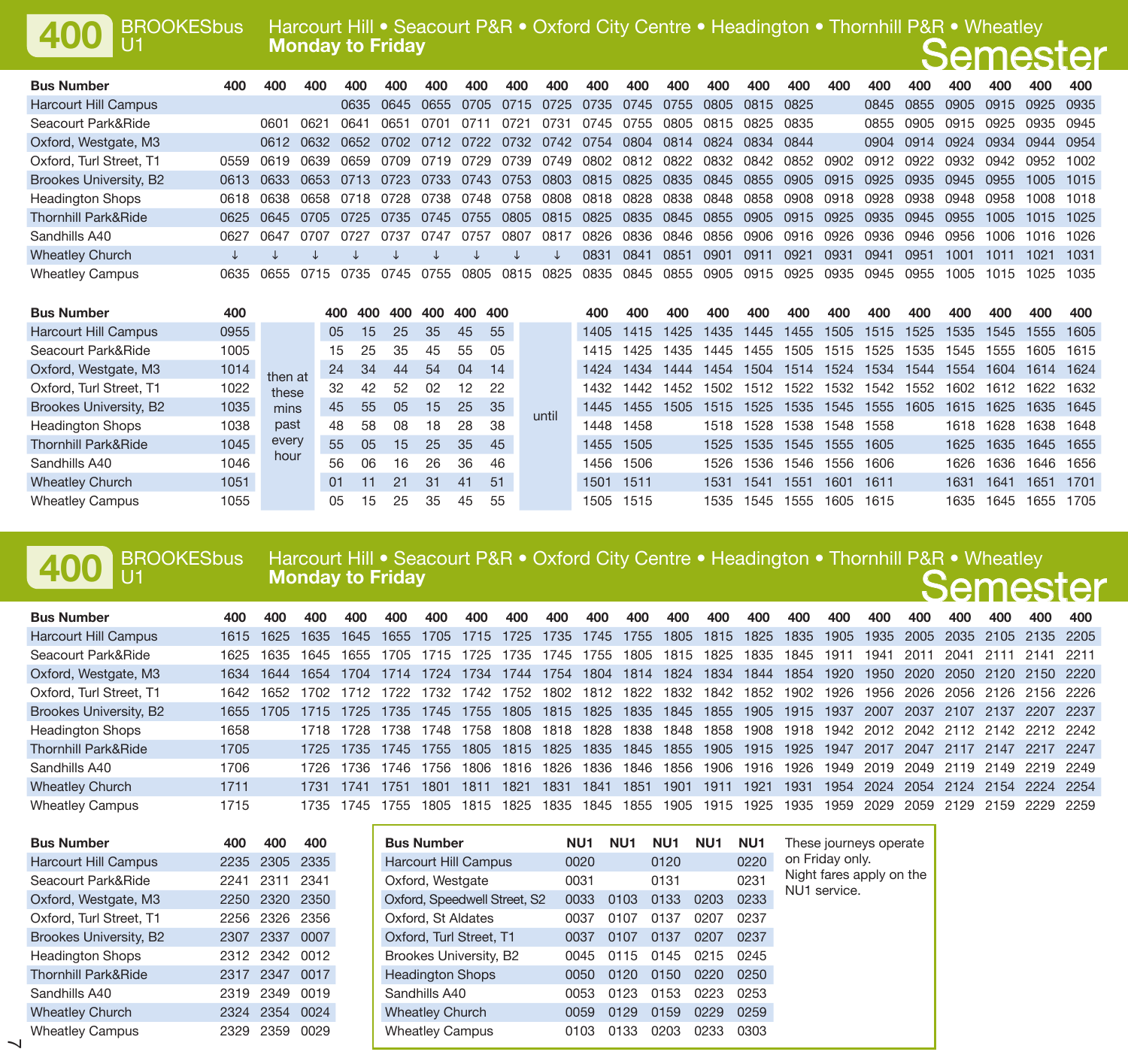**400Semester Monday to Friday** BROOKESbus Wheatley • Thornhill P&R • Headington • Oxford City Centre • Seacourt P&R • Harcourt Hill U1

| <b>Bus Number</b>              | 400  | 400  | 400  | 400  | 400  | 400  | 400  | 400  | 400       | 400  |         | 400             | 400            | 400 | 400 | 400 400 |    |       | 400  | 400  | 400  | 400  |
|--------------------------------|------|------|------|------|------|------|------|------|-----------|------|---------|-----------------|----------------|-----|-----|---------|----|-------|------|------|------|------|
| <b>Wheatley Campus</b>         |      |      | 0640 | 0650 | 0700 | 0710 | 0720 | 0730 | 0740      | 0750 |         | $00 \,$         | 10             | 20  | 30  | 40      | 50 |       | 1500 | 1510 | 1520 | 1530 |
| <b>Wheatley Church</b>         |      |      | 0643 | 0653 | 0703 | 0713 | 0724 | 0734 | 0744      | 0754 |         | 04              | 14             | 24  | 34  | 44      | 54 |       | 1504 | 1514 | 1524 | 1534 |
| <b>Thornhill Park&amp;Ride</b> | 0548 | 0618 | 0648 | 0658 | 0708 | 0718 | 0732 | 0742 | 0752      | 0802 | then at | 12 <sup>2</sup> | 22             | 32  | 42  | 52      | 02 |       | 1512 | 1522 | 1532 | 1542 |
| Sandhills A40                  | 0550 | กลวก | 0650 | 0700 | 0710 | 0720 | 0733 | 0743 | 0753 0803 |      | these   | 13              | 23             | 33  | 43  | 53      | 03 |       | 1513 | 1523 | 1533 | 1543 |
| <b>Headington Shops</b>        | 0557 | 0627 | 0657 | 0707 | 0717 | 0727 | 0740 | 0750 | 0800      | 0810 | mins    | 20              | 30             | 40  | 50  | 00      | 10 |       | 1520 | 1530 | 1540 | 1550 |
| Brookes University, B5         | 0605 | 0635 | 0705 | 0715 | 0725 | 0735 | 0748 | 0758 | 0808      | 0818 | past    | 28              | 38             | 48  | 58  | 08      | 18 | until | 1528 | 1538 | 1548 | 1558 |
| Oxford, Carfax, I2             | 0611 | 0641 | 0711 | 0721 | 0731 | 0741 | 0755 | 0805 | 0815      | 0825 | every   | 35              | 45             | 55  | 05  | 15      | 25 |       | 1535 | 1545 | 1555 | 1605 |
| Oxford, Westgate, E5           | 0619 | 0649 | 0719 | 0729 | 0739 | 0749 | 0803 | 0813 | 0823      | 0833 | hour    | 43              | 53             | 03  | 13  | 23      | 33 |       | 1543 | 1553 | 1603 | 1613 |
| Seacourt Park&Ride             | 0627 | 0657 | 0727 | 0737 | 0747 | 0757 | 0812 | 0822 | 0832      | 0842 |         | 52              | 0 <sup>2</sup> | 12  | 22  | 32      | 42 |       | 1552 | 1602 | 1612 | 1622 |
| Harcourt Hill Campus           | 0633 | 0703 | 0733 | 0743 | 0753 | 0803 | 0820 | 0830 | 0840      | 0850 |         | 00              | 10             | 20  | 30  | 40      | 50 |       | 1600 | 1610 | 1620 | 1630 |

| <b>Bus Number</b>              | 400   | 400            | 400  | 400                      | 400       | 400  | 400       | 400       | 400  | 400  | 400       | 400                      | 400  | 400   | 400  | 400                      | 400            | 400  | 400  | 400  | 400            | 400 |
|--------------------------------|-------|----------------|------|--------------------------|-----------|------|-----------|-----------|------|------|-----------|--------------------------|------|-------|------|--------------------------|----------------|------|------|------|----------------|-----|
| <b>Wheatley Campus</b>         |       | 1550           | 1600 | 1610                     | 1620      | 1630 |           | 1650      | 1700 | 1710 | 1720      | 1730                     |      | 1750. | 1800 | 1810                     | 1820           | 1835 | 1905 | 1935 | 2005 2035      |     |
| <b>Wheatley Church</b>         |       | 1554           | 1604 | 1614                     | 1624      | 1634 |           | 1654      | 1704 | 1714 | 1724      | 1734                     |      | 1754  | 1804 | 1814                     | 1824           | 1839 | 1908 | 1938 | 2008 2038      |     |
| <b>Thornhill Park&amp;Ride</b> | 1552  | 1602 1612      |      | 1622                     | 1632 1642 |      | 1652      | 1702      | 1712 |      | 1722 1732 | 1742 1752                |      | 1802  | 1812 |                          | 1822 1832 1847 |      | 1913 |      | 1943 2013 2043 |     |
| Sandhills A40                  | 1553  | 1603           | 1613 | 1623                     | 1633      | 1643 | 1653      | 1703      | 1713 |      | 1723 1733 | 1743 1753                |      | 1803  | 1813 | 1823                     | 1833           | 1848 | 1915 | 1945 | 2015 2045      |     |
| <b>Headington Shops</b>        |       | 1600 1610      | 1620 | 1630                     | 1640      | 1650 | 1700 1710 |           | 1720 |      | 1730 1740 | 1750 1800                |      | 1810  | 1820 | 1830                     | 1840 1855 1922 |      |      |      | 1952 2022 2052 |     |
| Brookes University, B5         | 1608. | 1618           | 1628 | 1638                     | 1648      | 1658 | 1708      | 1718 1728 |      |      | 1738 1748 | 1758 1808                |      | 1818  | 1828 | 1838                     | 1848           | 1903 | 1930 | 2000 | 2030 2100      |     |
| Oxford, Carfax, I2             |       | 1615 1625 1635 |      | 1645 1655 1705 1715 1725 |           |      |           |           |      |      |           | 1735 1745 1755 1805 1815 |      | 1825  |      | 1835 1845 1855 1910 1936 |                |      |      |      | 2006 2036 2106 |     |
| Oxford, Westgate, E5           | 1623. | 1633           | 1643 | 1653                     | 1703 1713 |      | 1723      | 1733      | 1743 | 1753 | 1803      | 1813 1823                |      | 1833  | 1843 | 1853                     | 1903           | 1918 | 1944 |      | 2014 2044 2114 |     |
| Seacourt Park&Ride             | 1632  | 1642 1652      |      | 1702                     | 1712      | 1722 | 1732      | 1742      | 1752 | 1802 | 1812      | 1822 1832                |      | 1842  | 1852 | 1902                     | 1912           | 1927 | 1952 |      | 2022 2052 2122 |     |
| Harcourt Hill Campus           | 1640- | 1650           | 1700 | 1710                     | 1720      | 1730 | 1740.     | 1750      | 1800 | 1810 | 1820      | 1830                     | 1840 | 1850  | 1900 | 1910                     | 1920           | 1935 | 1958 | 2028 | 2058 2128      |     |

## **400** BROOKESbus Wheatley • Thornhill P&R • Headington • Oxford City Centre • Seacourt P&R • Harcourt Hill U1

| TUU III                        |      |           | <b>Monday to Friday</b>       |     |                |     |
|--------------------------------|------|-----------|-------------------------------|-----|----------------|-----|
| <b>Bus Number</b>              | 400  | 400       | 400                           | 400 | 400            | 400 |
| <b>Wheatley Campus</b>         |      | 2110 2135 | 2205                          |     | 2235 2305 2335 |     |
| Wheatley Church                |      | 2113 2138 | 2208                          |     | 2238 2308 2338 |     |
| <b>Thornhill Park&amp;Ride</b> |      |           | 2118 2143 2213 2243 2313 2343 |     |                |     |
| Sandhills A40                  |      |           | 2120 2145 2215 2245 2315 2345 |     |                |     |
| <b>Headington Shops</b>        |      |           | 2127 2152 2222 2252 2322 2352 |     |                |     |
| Brookes University, B5         |      | 2135 2200 | 2230                          |     | 2300 2330 0000 |     |
| Oxford, Carfax, I2             |      | 2141 2206 | 2236 2306 2336 0006           |     |                |     |
| Oxford, Westgate, E5           |      | 2149 2214 | 2244 2314 2344 0014           |     |                |     |
| Seacourt Park&Ride             |      |           | 2157 2222 2252 2322 2352 0022 |     |                |     |
| Harcourt Hill Campus           | 2203 | 2228      | 2258                          |     | 2328 2358 0028 |     |

| <b>Bus Number</b>            | NU1  | NU <sub>1</sub> | NU1  | NU <sub>1</sub> | NU1  | These journeys operate                   |
|------------------------------|------|-----------------|------|-----------------|------|------------------------------------------|
| <b>Wheatley Campus</b>       | 0005 | 0035            | 0105 | 0135            | 0205 | on Friday only.                          |
| <b>Wheatley Church</b>       | 0008 | 0038            | 0108 | 0138            | 0208 | Night Fares apply on<br>the NU1 service. |
| Sandhills A40                | 0013 | 0043            | 0113 | 0143            | 0213 |                                          |
| <b>Headington Shops</b>      | 0019 | 0049            | 0119 | 0149            | 0219 |                                          |
| Brookes University, B5       | 0024 | 0054            | 0124 | 0154            | 0224 |                                          |
| Oxford, Carfax               | 0030 | 0100            | 0130 | 0200            | 0230 |                                          |
| Oxford, Speedwell Street, S1 | 0032 | 0102            | 0132 | 0202            | 0232 |                                          |
| Oxford, Westgate             | 0036 |                 | 0136 |                 | 0236 |                                          |
| <b>Harcourt Hill Campus</b>  | 0046 |                 | 0146 |                 | 0246 |                                          |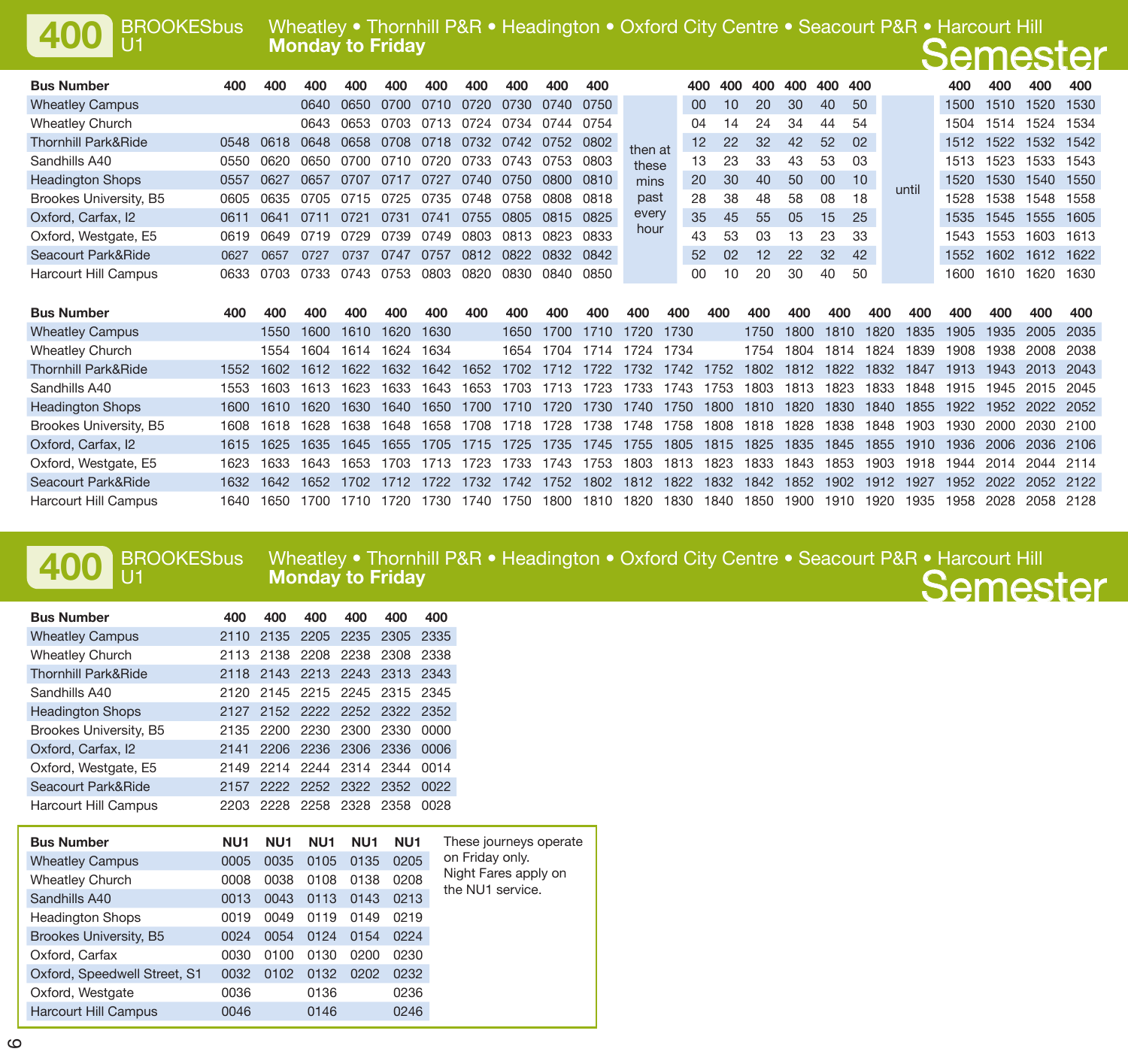**400** BROOKESbusU1

Vacation**Monday to Friday** Harcourt Hill • Seacourt P&R • Oxford City Centre • Headington • Thornhill P&R • Wheatley

| <b>Bus Number</b>              | 400       | 400  | 400  | 400  | 400  | 400  | 400         | 400         | 400  |         | 400 |    | 400 400 400 |     |       | 400  | 400  | 400  | 400  | 400  | 400       | 400  |
|--------------------------------|-----------|------|------|------|------|------|-------------|-------------|------|---------|-----|----|-------------|-----|-------|------|------|------|------|------|-----------|------|
| Harcourt Hill Campus           |           |      |      | 0635 | 0650 | 0705 | 0720        | 0735        | 0750 |         | 05  | 20 | 35          | -50 |       | 1805 | 1820 | 1835 | 1905 | 1935 | 2005 2035 |      |
| Seacourt Park&Ride             |           | 060  | 0621 | 0641 | 0656 | 071' | 0726        | 0745        | 0800 |         | 15  | 30 | 45          | ററ  |       | 1815 | 1830 | 1845 | 1911 | 1941 | 2011      | 2041 |
| Oxford, Westgate, M3           |           | 0612 | 0632 | 0652 | 0707 | 0722 | 0737        | 0754        | 0809 | then at | 24  | 39 | 54          | 09  |       | 1824 | 1839 | 1854 | 1920 | 1950 | 2020 2050 |      |
| Oxford. Turl Street. T1        | 0559      | 0619 | 0639 | 0659 | 0714 | 0729 | 0744        | 0802        | 0817 | these   | 32  | 47 | 02          |     |       | 1832 | 1847 | 1902 | 1926 | 1956 | 2026 2056 |      |
| Brookes University, B2         | 0613      | 0633 | 0653 | 0713 | 0728 | 0743 | 0758        | 0815 0830   |      | mins    | 45  | 00 | 15          | 30  |       | 1845 | 1900 | 1915 | 1937 | 2007 | 2037 2107 |      |
| <b>Headington Shops</b>        | 0618      | 0638 | 0658 | 0718 | 0733 | 0748 | <b>0803</b> | 0818        | 0833 | past    | 48  | 03 | 18          | -33 | until | 1848 | 903  | 1918 | 1942 | 2012 | 2042 2112 |      |
| <b>Thornhill Park&amp;Ride</b> | 0625 0645 |      | 0705 | 0725 | 0740 | 0755 | 0810        | 0825        | 0840 | every   | 55  | 10 | 25          | 40  |       | 1855 | 1910 | 1925 | 1947 | 2017 | 2047      | 2117 |
| Sandhills A40                  | 0627      | 0647 | 0707 | 0727 | 0742 | 0757 | 0812        | <b>0826</b> | 0841 | hour    | 56  | 11 | 26          | -41 |       | 1856 | 1911 | 1926 | 1949 | 2019 | 2049      | 2119 |
| <b>Wheatley Church</b>         |           |      |      |      |      |      |             | 0831        | 0846 |         | 01  | 16 | 31          | 46  |       | 1901 | 1916 | 1931 | 1954 | 2024 | 2054 2124 |      |
| <b>Wheatley Campus</b>         | 0635      | 0655 | 0715 | 0735 | 0750 | 0805 | 0820        | 0835        | 0850 |         | 05  | 20 | 35          | 50  |       | 1905 | 1920 | 1935 | 1959 | 2029 | 2059      | 2129 |

| <b>Bus Number</b>              | 400  | 400  | 400                      | 400  | 400  | 400  |
|--------------------------------|------|------|--------------------------|------|------|------|
| <b>Harcourt Hill Campus</b>    | 2105 |      | 2135 2205 2235 2305      |      |      | 2335 |
| Seacourt Park&Ride             | 2111 | 2141 | 2211                     | 2241 | 2311 | 2341 |
| Oxford, Westgate, M3           | 2120 | 2150 | - 2220                   | 2250 | 2320 | 2350 |
| Oxford, Turl Street, T1        | 2126 |      | 2156 2226 2256 2326      |      |      | 2356 |
| Brookes University, B2         | 2137 | 2207 | 2237                     | 2307 | 2337 | 0007 |
| <b>Headington Shops</b>        |      |      | 2142 2212 2242 2312 2342 |      |      | 0012 |
| <b>Thornhill Park&amp;Ride</b> | 2147 | 2217 | 2247 2317                |      | 2347 | 0017 |
| Sandhills A40                  | 2149 | 2219 | 2249                     | 2319 | 2349 | 0019 |
| <b>Wheatley Church</b>         | 2154 | 2224 | 2254                     | 2324 | 2354 | 0024 |
| <b>Wheatley Campus</b>         | 2159 | 2229 | 2259                     | 2329 | 2359 | 0029 |

| <b>Bus Number</b>            | NU <sub>1</sub> | NU <sub>1</sub> | NU <sub>1</sub> | These journeys operate                   |
|------------------------------|-----------------|-----------------|-----------------|------------------------------------------|
| <b>Harcourt Hill Campus</b>  |                 |                 | 0220            | on Friday only.                          |
| Oxford, Westgate             |                 |                 | 0231            | Night fares apply on the<br>NU1 service. |
| Oxford, Speedwell Street, S2 | 0003            | 0103            | 0233            |                                          |
| Oxford, St Aldates           | 0007            | 0107            | 0237            |                                          |
| Oxford, Turl Street, T1      | 0007            | 0107            | 0237            |                                          |
| Brookes University, B2       | 0015            | 0115            | 0245            |                                          |
| <b>Headington Shops</b>      | 0020            | 0120            | 0250            |                                          |
| Sandhills A40                | 0023            | 0123            | 0253            |                                          |
| <b>Wheatley Church</b>       | 0029            | 0129            | 0259            |                                          |
| <b>Wheatley Campus</b>       | 0033            | 0133            | 0303            |                                          |

400 BROOKESbus U1

**Monday • Thornhill P&R • Headington • Oxford City Centre • Seacourt P&R • Harcourt Hill <b>400** U1 **Monday to Friday** Vacation

|                                |      |           |                   |      |         |     |     |                 |     |                        |      |      |      |      |      |           |      |           |      |                |           | 'AC LUI CHULUI I |
|--------------------------------|------|-----------|-------------------|------|---------|-----|-----|-----------------|-----|------------------------|------|------|------|------|------|-----------|------|-----------|------|----------------|-----------|------------------|
| <b>Bus Number</b>              | 400  | 400       | 400               | 400  |         | 400 | 400 | 400             | 400 |                        | 400  | 400  | 400  | 400  | 400  | 400       | 400  | 400       | 400  | 400            | 400       | 400              |
| <b>Wheatley Campus</b>         |      |           | 0640              | 0650 |         | 05  | 20  | 35              | 50  |                        | 1805 | 1820 | 1835 | 1905 | 1935 | 2005 2035 |      | 2110      | 2135 | 2205           | 2235 2305 |                  |
| <b>Wheatley Church</b>         |      |           | 0643              | 0654 |         | 09  | 24  | 39              | -54 |                        | 1809 | 1824 | 1839 | 1908 | 1938 | 2008 2038 |      | 2113 2138 |      | 2208           | 2238 2308 |                  |
| <b>Thornhill Park&amp;Ride</b> |      | 0548 0618 | 0648              | 0702 | then at | 17  | 32  | 47              | 02  |                        | 1817 | 1832 | 1847 | 1913 | 1943 | 2013 2043 |      | 2118 2143 |      | 2213           | 2243 2313 |                  |
| Sandhills A40                  | 0549 | 0619      | 0649              | 0703 | these   | 18  | 33  | 48              | 03  |                        | 1818 | 1833 | 1848 | 1914 | 1944 | 2014      | 2044 | 2119 2144 |      | 2214           | 2244 2314 |                  |
| <b>Headington Shops</b>        |      | 0556 0626 | 0656 0710         |      | mins    | 25  | 40  | 55              | 10  | until                  | 1825 | 1840 | 1855 | 1921 | 1951 | 2021      | 2051 | 2126 2151 |      | 2221           | 2251      | 2321             |
| Brookes University, B5         | 0604 | 0634      | 0704              | 0718 | past    | 33  | 48  | 03              | 18  |                        | 1833 | 1848 | 1903 | 1929 | 1959 | 2029      | 2059 | 2134      | 2159 | 2229           | 2259 2329 |                  |
| Oxford, Carfax, I2             | 0611 | 0641      | 0711              | 0725 | every   | 40  | 55  | 10              | 25  |                        | 1840 | 1855 | 1910 | 1936 | 2006 | 2036 2106 |      | 2141      | 2206 | 2236           | 2306 2336 |                  |
| Oxford, Westgate, E5           |      | 0619 0649 | 0719              | 0733 | hour    | 48  | 03  | 18              | 33  |                        | 1848 | 1903 | 1918 | 1944 | 2014 | 2044      | 2114 | 2149      | 2214 | 2244           | 2314 2344 |                  |
| Seacourt Park&Ride             | 0627 | 0657      | 0727              | 0742 |         | 57  | 12  | 27              | 42  |                        | 1857 | 1912 | 1927 | 1952 | 2022 | 2052 2122 |      | 2157      | 2222 | 2252 2322 2352 |           |                  |
| Harcourt Hill Campus           |      | 0633 0703 | 0733 0748         |      |         | 05  | 20  | 35              | 50  |                        | 1905 | 1920 | 1935 | 1958 | 2028 | 2058 2128 |      | 2203      | 2228 | 2258           | 2328 2358 |                  |
|                                |      |           |                   |      |         |     |     |                 |     |                        |      |      |      |      |      |           |      |           |      |                |           |                  |
| <b>Bus Number</b>              | 400  |           | <b>Bus Number</b> |      |         |     | NU1 | NU <sub>1</sub> |     | These journeys operate |      |      |      |      |      |           |      |           |      |                |           |                  |

|  | <b>Bus Number</b>              | 400  | <b>Bus Number</b>            | NU <sub>1</sub> | NU <sub>1</sub> | These journeys operate                   |
|--|--------------------------------|------|------------------------------|-----------------|-----------------|------------------------------------------|
|  | <b>Wheatley Campus</b>         | 2335 | <b>Wheatley Campus</b>       |                 | 0035 0135       | on Friday only.                          |
|  | <b>Wheatley Church</b>         | 2338 | <b>Wheatley Church</b>       |                 | 0038 0138       | Night fares apply on the<br>NU1 service. |
|  | <b>Thornhill Park&amp;Ride</b> | 2343 | Sandhills A40                |                 | 0043 0143       |                                          |
|  | Sandhills A40                  | 2344 | <b>Headington Shops</b>      |                 | 0049 0149       |                                          |
|  | <b>Headington Shops</b>        | 2351 | Brookes University, B5       |                 | 0054 0154       |                                          |
|  | Brookes University, B5         | 2359 | Oxford, Carfax               |                 | 0100 0200       |                                          |
|  | Oxford, Carfax, I2             | 0006 | Oxford, Speedwell Street, S1 |                 | 0102 0202       |                                          |
|  | Oxford, Westgate, E5           | 0014 | Oxford, Westgate             |                 | 0206            |                                          |
|  | Seacourt Park&Ride             | 0022 | <b>Harcourt Hill Campus</b>  |                 | 0216            |                                          |
|  | Harcourt Hill Campus           | 0028 |                              |                 |                 |                                          |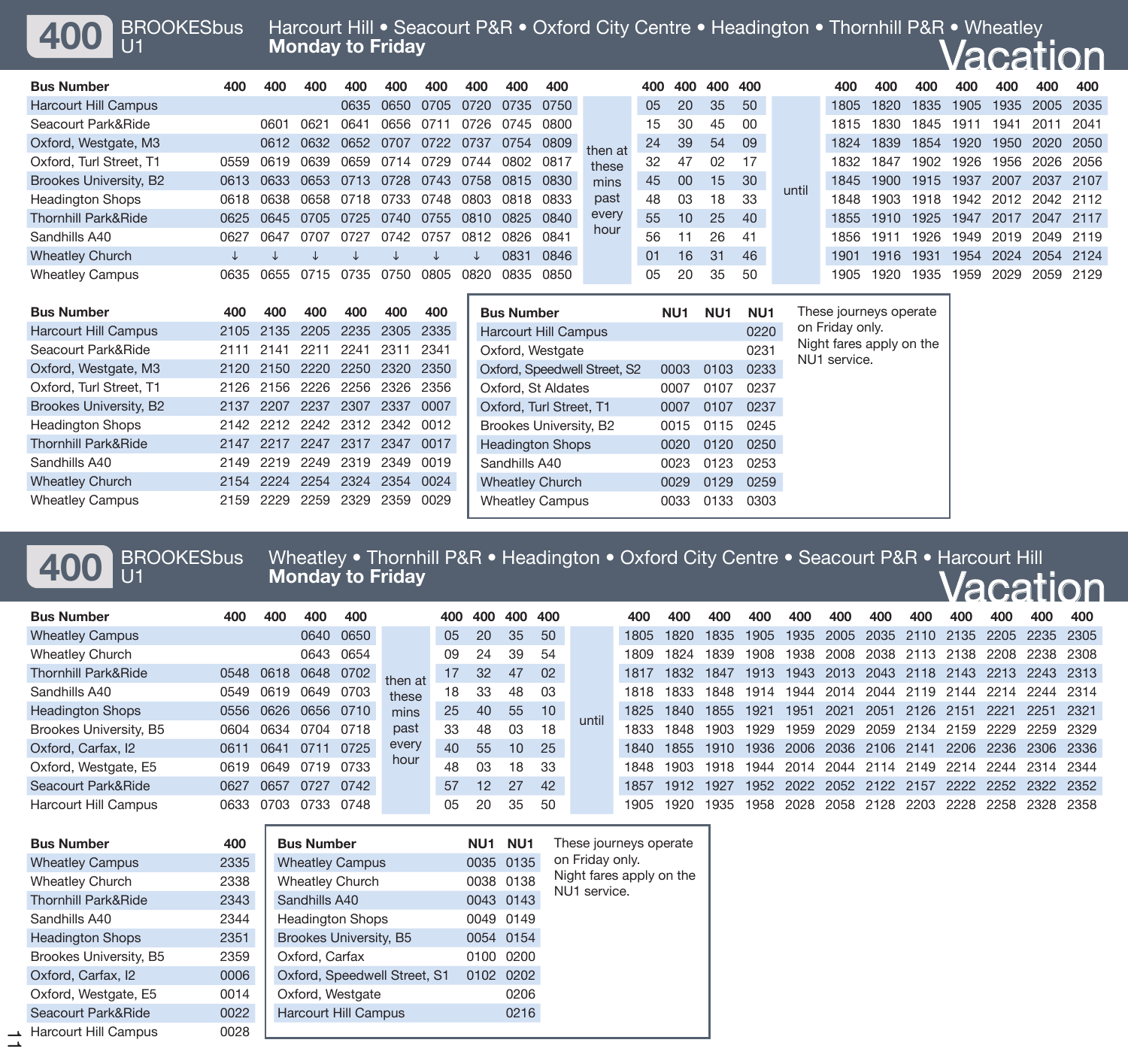**400**BROOKESbusU1

## **Saturday** Harcourt Hill • Seacourt P&R • Oxford City Centre • Headington • Thornhill P&R • Wheatley

| <b>Bus Number</b>              | 400       | 400            | 400  | 400       | 400  |         | 400            | 400 | 400 400          |      |       | 400  | 400  | 400  | 400  | 400  | 400       | 400  | 400       | 400                 | 400                                     | 400  |
|--------------------------------|-----------|----------------|------|-----------|------|---------|----------------|-----|------------------|------|-------|------|------|------|------|------|-----------|------|-----------|---------------------|-----------------------------------------|------|
| <b>Harcourt Hill Campus</b>    |           | 0620           | 0650 | 0720      | 0750 |         | 0 <sub>5</sub> | 20  | 35               | -50  |       | 1805 | 1820 | 1835 | 1905 | 1935 | 2005 2035 |      | 2105      | 2135                | 2205 2235                               |      |
| Seacourt Park&Ride             | 0556      | 0626           | 0656 | 0726      | 0800 |         | 15             | 30  | 45               | -00  | 1815  | 1830 | 1845 | 1911 | 1941 | 2011 | 2041      | 2111 | 2141      | 2211                | - 2241                                  |      |
| Oxford, Westgate, M3           | 0605      | 0635           | 0705 | 0735 0809 |      | then at | 24             | 39  | 54               | - 09 |       | 1824 | 1839 | 1854 | 1920 | 1950 | 2020      | 2050 | 2120 2150 |                     | 2220 2250                               |      |
| Oxford, Turl Street, T1        | 0611 0641 |                | 0711 | 0741 0817 |      | these   | 32             | 47  | 02               | - 17 | 1832  | 1847 | 1902 | 1926 | 1956 | 2026 | 2056      | 2126 | 2156      | 2226 2256           |                                         |      |
| <b>Brookes University, B2</b>  |           | 0622 0652 0722 |      | 0752 0830 |      | mins    | 45             | 00  | 15 <sup>15</sup> | -30  | until | 1845 | 1900 | 1915 | 1937 | 2007 | 2037 2107 |      | 2137      | 2207                | 2237 2307                               |      |
| <b>Headington Shops</b>        | 0627      | 0657           | 0727 | 0757      | 0833 | past    | 48             | 03  | 18               | -33  |       | 1848 | 1903 | 1918 |      |      |           |      |           |                     | 1942 2012 2042 2112 2142 2212 2242 2312 |      |
| <b>Thornhill Park&amp;Ride</b> | 0633 0703 |                | 0733 | 0803 0840 |      | every   | 55             | 10  | 25               | 40   |       | 1855 | 1910 | 1925 | 1947 | 2017 | 2047      | 2117 | 2147      | 2217                | 2247 2317                               |      |
| Sandhills A40                  | 0635      | 0705           | 0735 | 0805      | 0841 | hour    | 56             |     | 26               | -41  |       | 1856 | 1911 | 1926 | 1949 | 2019 | 2049      | 2119 | 2149      | 2219                | 2249 2319                               |      |
| <b>Wheatley Church</b>         |           |                |      |           | 0846 |         | .01            | 16  | 31               | 46   |       | 1901 | 1916 | 1931 | 1954 | 2024 |           |      |           | 2054 2124 2154 2224 | 2254 2324                               |      |
| <b>Wheatley Campus</b>         | 0643 0713 |                | 0743 | 0813      | 0850 |         | 05             | 20  | 35               | -50  |       | 1905 | 1920 | 1935 | 1959 | 2029 | 2059      | 2129 | 2159      | 2229                | 2259                                    | 2329 |

| <b>Bus Number</b>              | 400  | 400       | <b>Bus Number</b>            | NU1  | NU <sup>.</sup> | NU <sub>1</sub> | NU1  | NU <sub>1</sub> |   | <b>Bus Number</b>            | NU1  | NU <sub>1</sub> | NU <sub>1</sub> |
|--------------------------------|------|-----------|------------------------------|------|-----------------|-----------------|------|-----------------|---|------------------------------|------|-----------------|-----------------|
| <b>Harcourt Hill Campus</b>    |      | 2305 2335 | <b>Harcourt Hill Campus</b>  | 0020 |                 | 0120            |      | 0220            |   | <b>Harcourt Hill Campus</b>  |      |                 | 0220            |
| Seacourt Park&Ride             | 2311 | 2341      | Oxford, Westgate             | 0031 |                 | 0131            |      | 0231            |   | Oxford, Westgate             |      |                 | 0231            |
| Oxford, Westgate, M3           |      | 2320 2350 | Oxford, Speedwell Street, S2 | 0033 | 0103            | 0133            | 0203 | 0233            |   | Oxford, Speedwell Street, S2 | 0003 | 0103            | 0233            |
| Oxford, Turl Street, T1        |      | 2326 2356 | Oxford, St Aldates           | 0037 | 0107            | 0137            | 0207 | 0237            |   | Oxford, St Aldates           | 0007 | 0107            | 0237            |
| <b>Brookes University, B2</b>  |      | 2337 0007 | Oxford, Turl Street, T1      | 0037 | 0107            | 0137            | 0207 | 0237            |   | Oxford, Turl Street, T1      | 0007 | 0107            | 0237            |
| <b>Headington Shops</b>        |      | 2342 0012 | Brookes University, B2       | 0045 | 0115            | 0145            | 0215 | 0245            |   | Brookes University, B2       | 0015 | 0115            | 0245            |
| <b>Thornhill Park&amp;Ride</b> |      | 2347 0017 | <b>Headington Shops</b>      | 0050 | 0120            | 0150            | 0220 | 0250            | Œ | <b>Headington Shops</b>      | 0020 | 0120            | 0250            |
| Sandhills A40                  |      | 2349 0019 | Sandhills A40                | 0053 | 0123            | 0153            | 0223 | 0253            |   | Sandhills A40                | 0023 | 0123            | 0253            |
| <b>Wheatley Church</b>         |      | 2354 0024 | <b>Wheatley Church</b>       | 0059 | 0129            | 0159            | 0229 | 0259            |   | <b>Wheatley Church</b>       | 0029 | 0129            | 0259            |
| <b>Wheatley Campus</b>         | 2359 | 0029      | <b>Wheatley Campus</b>       | 0103 | 0133            | 0203            | 0233 | 0303            | m | <b>Wheatley Campus</b>       | 0033 | 0133            | 0303            |

**400** BROOKESbusU1

**Saturday** Wheatley • Thornhill P&R • Headington • Oxford City Centre • Seacourt P&R • Harcourt Hill

 **NU1 NU1 NU1**  0220

 0123 0253 0129 0259

| <b>Bus Number</b>              | 400  | 400  | 400          | 400            | 400                     |                                       | 400 | 400  | 400                  | 400             |                 |                 | 400  | 400             | 400  |              | 400                     | 400                    | 400                                   | 400                               | 400  | 400             | 400             | 400  |
|--------------------------------|------|------|--------------|----------------|-------------------------|---------------------------------------|-----|------|----------------------|-----------------|-----------------|-----------------|------|-----------------|------|--------------|-------------------------|------------------------|---------------------------------------|-----------------------------------|------|-----------------|-----------------|------|
| <b>Wheatley Campus</b>         |      |      | 0650         | 0720           | 0750                    |                                       | 05  | 20   | 35                   | 50              |                 |                 | 1805 | 1820            | 1835 |              | 1905                    | 1935                   | 2005                                  | 2035                              |      | 2110 2135       | 2205            | 2235 |
| <b>Wheatley Church</b>         |      |      |              | 0653 0723 0754 |                         |                                       | 15  | 30   | 45                   | 00              |                 |                 | 1809 | 1824            | 1839 |              | 1908                    | 1938                   | 2008                                  | 2038                              |      | 2113 2138       | 2208            | 2238 |
| <b>Thornhill Park&amp;Ride</b> | 0558 | 0628 | 0658         | 0728           | 0802                    | then at                               | 24  | 39   | 54                   | 09              |                 |                 | 1817 | 1832            | 1847 |              | 1913                    | 1943                   | 2013                                  | 2043                              | 2118 | 2143            | 2213            | 2243 |
| Sandhills A40                  | 0600 | 0630 | 0700         | 0730           | 0803                    | these                                 | 32  | 47   | 02                   | 17              |                 |                 | 1818 | 1833            | 1848 |              | 1915                    | 1945                   | 2015                                  | 2045                              | 2120 | 2145            | 2215            | 2245 |
| <b>Headington Shops</b>        | 0607 | 0637 | 0707         | 0737           | 0810                    | mins                                  | 45  | 00   | 15                   | 30              |                 |                 | 1825 | 1840            | 1855 |              | 1922                    | 1952                   | 2022                                  | 2052                              | 2127 | 2152            |                 | 2252 |
| Brookes University, B5         | 0615 | 0645 | 0715         | 0745           | 0818                    | past                                  | 48  | 03   | 18                   | 33              | until           |                 | 1833 | 1848            | 1903 |              | 1930                    | 2000                   | 2030                                  | 2100                              | 2135 | 2200            | 2230            | 2300 |
| Oxford, Carfax, I2             | 0621 | 0651 | 0721         | 0751           | 0825                    | every                                 | 55  | 10   | 25                   | 40              |                 |                 | 1840 | 1855            | 1910 |              | 1936                    | 2006                   | 2036                                  | 2106                              | 2141 | 2206            | 2236            | 2306 |
| Oxford, Westgate, E5           | 0629 | 0659 | 0729         | 0759           | 0833                    | hour                                  | 56  | 11   | 26                   | 41              |                 |                 | 1848 | 1903            | 1918 |              | 1944                    | 2014                   | 2044                                  | 2114                              | 2149 | 2214            | 2244            | 2314 |
| Seacourt Park&Ride             | 0637 | 0707 | 0737         | 0807           | 0842                    |                                       | 01  | 16   | 31                   | 46              |                 |                 | 1857 | 1912            | 1927 |              | 1952                    | 2022                   | 2052                                  | 2122                              | 2157 | 2222            | 2252            | 2322 |
| Harcourt Hill Campus           | 0643 | 0713 | 0743         | 0813           | 0850                    |                                       | 05  | 20   | 35                   | 50              |                 |                 | 1905 | 1920            | 1935 |              | 1958                    | 2028                   | 2058                                  | 2128                              | 2203 | 2228            | 2258            | 2328 |
|                                |      |      |              |                |                         |                                       |     |      |                      |                 |                 |                 |      |                 |      |              |                         |                        |                                       |                                   |      |                 |                 |      |
| <b>Bus Number</b>              | 400  | 400  |              |                | <b>Bus Number</b>       |                                       |     |      | NU <sub>1</sub>      | NU <sub>1</sub> | NU <sub>1</sub> | NU <sub>1</sub> |      | NU <sub>1</sub> |      |              |                         | <b>Bus Number</b>      |                                       |                                   |      | NU <sub>1</sub> | NU <sub>1</sub> |      |
| <b>Wheatley Campus</b>         | 2305 | 2335 | $\sigma$     |                | <b>Wheatley Campus</b>  |                                       |     |      | 0005                 | 0035            | 0105            |                 | 0135 | 0205            |      | c            | <b>Wheatley Campus</b>  |                        |                                       | 0035                              | 0135 |                 |                 |      |
| <b>Wheatley Church</b>         | 2308 | 2338 | 卮            |                | <b>Wheatley Church</b>  |                                       |     | 0008 |                      | 0038            | 0108            |                 | 0138 | 0208            |      | O            |                         | <b>Wheatley Church</b> |                                       |                                   |      | 0038            | 0138            |      |
| <b>Thornhill Park&amp;Ride</b> | 2313 | 2343 | Ф            |                | Sandhills A40           |                                       |     |      | 0013                 | 0043            | 0113            |                 | 0143 | 0213            |      | お            |                         | <b>Sandhills A40</b>   |                                       |                                   |      | 0043            | 0143            |      |
| Sandhills A40                  | 2315 | 2345 | Œ            |                | <b>Headington Shops</b> |                                       |     |      | 0049<br>0019         |                 | 0119            |                 | 0149 | 0219            |      | ن            | <b>Headington Shops</b> |                        |                                       | 0049                              | 0149 |                 |                 |      |
| <b>Headington Shops</b>        | 2322 | 2352 | Ø            |                |                         | <b>Brookes University, B5</b>         |     |      | 0024                 | 0054            | 0124            | 0154            |      | 0224            |      | $\mathbb{Z}$ |                         |                        | <b>Brookes University, B5</b>         |                                   |      | 0054            | 0154            |      |
| Brookes University, B5         | 2330 | 2400 | ഗ            |                |                         | Oxford, High Street, Carfax           |     |      | 0030                 | 0100            | 0130            |                 | 0200 | 0230            |      | ഗ            |                         |                        |                                       | Oxford, High Street, Carfax       |      | 0100            | 0200            |      |
| Oxford, Carfax, I2             | 2336 | 0006 | Φ            |                |                         | Oxford, Speedwell Street, S1          |     |      | 0032                 | 0102            | 0132            |                 | 0202 | 0232            |      |              |                         |                        |                                       | Oxford, Speedwell Street, S1 0102 |      |                 | 0202            |      |
| Oxford, Westgate, E5           | 2344 | 0014 | ¥<br>$\circ$ |                | Oxford, Westgate        |                                       |     |      | 0036                 |                 | 0136            |                 |      | 0236            |      | oke          |                         |                        | Oxford, Westgate                      |                                   |      |                 | 0206            |      |
| Seacourt Park&Ride             | 2352 | 0022 | c            |                |                         | <b>Harcourt Hill Campus</b>           |     |      | 0146<br>0246<br>0046 |                 |                 |                 |      |                 |      | ò            |                         |                        | <b>Harcourt Hill Campus</b>           |                                   |      | 0216            |                 |      |
| <b>Harcourt Hill Campus</b>    | 2358 | 0028 | m            |                |                         | Night fares apply on the NU1 service. |     |      |                      |                 |                 |                 |      |                 |      | m            |                         |                        | Night fares apply on the NU1 service. |                                   |      |                 |                 |      |

 $\vec{\omega}$